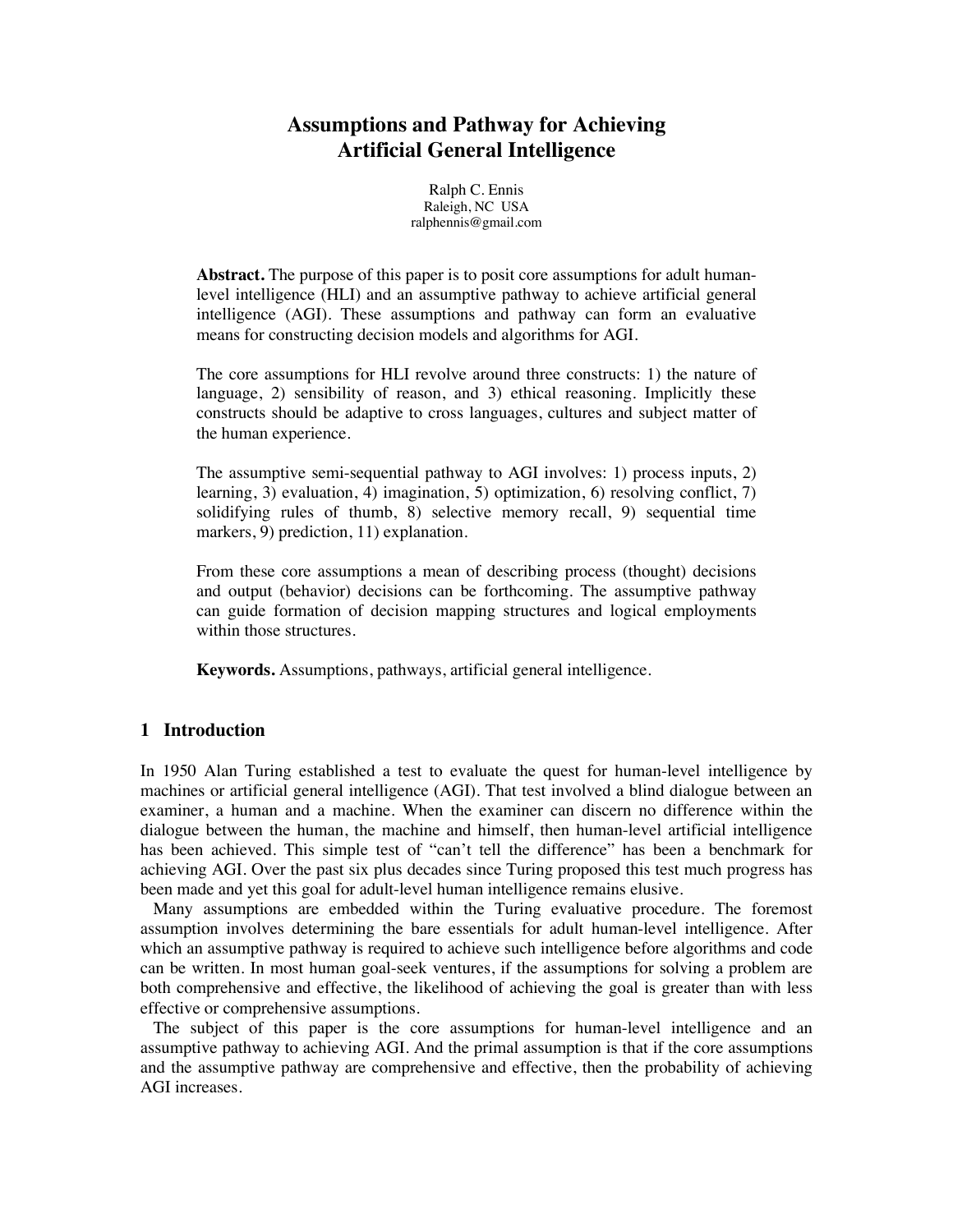### **2 Core Assumptions for Human Level Intelligence**

Three core assumptions of human-level intelligence (HLI) will be discussed: 1) the nature of language, 2) sensibility of reason, and 3) ethical reasoning. Stated otherwise, HLI is associated with language that makes sense and inherently involves ethical reasoning. Non-human intelligence may operate without this full set of assumptions. Though a different list could be devised, this set is posited as fundamental to human intelligence and should be included in any discussion of AGI.

# **2.1 The Nature of Language**

The nature of language is complex across cultures, age, demographics and non-verbal expressions. Since Turing's test requires dialogue, for this discussion words will be viewed as the primary component of language for any AGI. Below are five assumptions regarding the nature of language.

 *Language, navigated through words, is symbolic, spatial-temporal, contextual and requires authorship.* A "word" primarily represents, not itself, but something distant, apart from itself. That word is symbolic—it represents some spatial-temporal construct at a concrete level (often referred to as a sign) or a more abstract connotations (symbol).

 The philosopher Wittgenstein (1958) referred to the "spatial and temporal phenomenon of language" (p. 47). This spatial-temporal quality of language allows an author of words to transcend himself—perceive and transmit beyond himself. [Various spatial-temporal vantage points thus accounts for the differentiation between self and other awareness necessary for any discussion of commonly shared (perceive) reality as well as a sensibility for a variety of spiritualities].

 A word is also contextual. The same word in two diverse contexts may carry different, though maybe similar, meanings. Furthermore, the diminishing presence from authorship to the receiving party accounts for much confusion in the transmission of meanings in language between humans.

 For example, the simple words "I love you" conveys deep meanings to most who hear it or long to hear it. These words convey difference nuance meanings when spoken to a loving spouse as compared to a beloved child. Each word in this sentence communicates a spatial-temporal construct. "I" and "you" are concrete symbols of distinct persons while "love" is an abstract symbolic construct that has found meaning over time (to the author and hearers) through acts of love that resonate sensibility to them. Furthermore, inherent within these words is a sense of the author's presence in time. If "I love you" is spoken and received in the immediate present, the meanings is full and rich to the receiver. If however, it is spoken and received a year later without any direct author presence, the meaning of "I love you" may be quite different. If the author has subsequently abandoned the intended receiver, the receiver will undoubtedly understand these words quite differently.

 Thus, if AGI code cannot convincingly convey words originating from itself and commonly understood symbolically, spatial-temporally, and in context, then Turing's test may not be fully satisfied.

 *Language is embedded within diverse emotional constructs across cultures.* Every healthy human being experiences emotions. Nevertheless there is no uniformity of emotional words that apply across all cultures.

 For instance, in the Japanese construct of emotionality "*amae*" is a powerful emotion. The Japanese psychiatrist Takeo Doi (1981) unpacks this emotion for Westerners by stating, "The Japanese term *amae* refers, initially, to the feelings that all normal infants at the breast harbor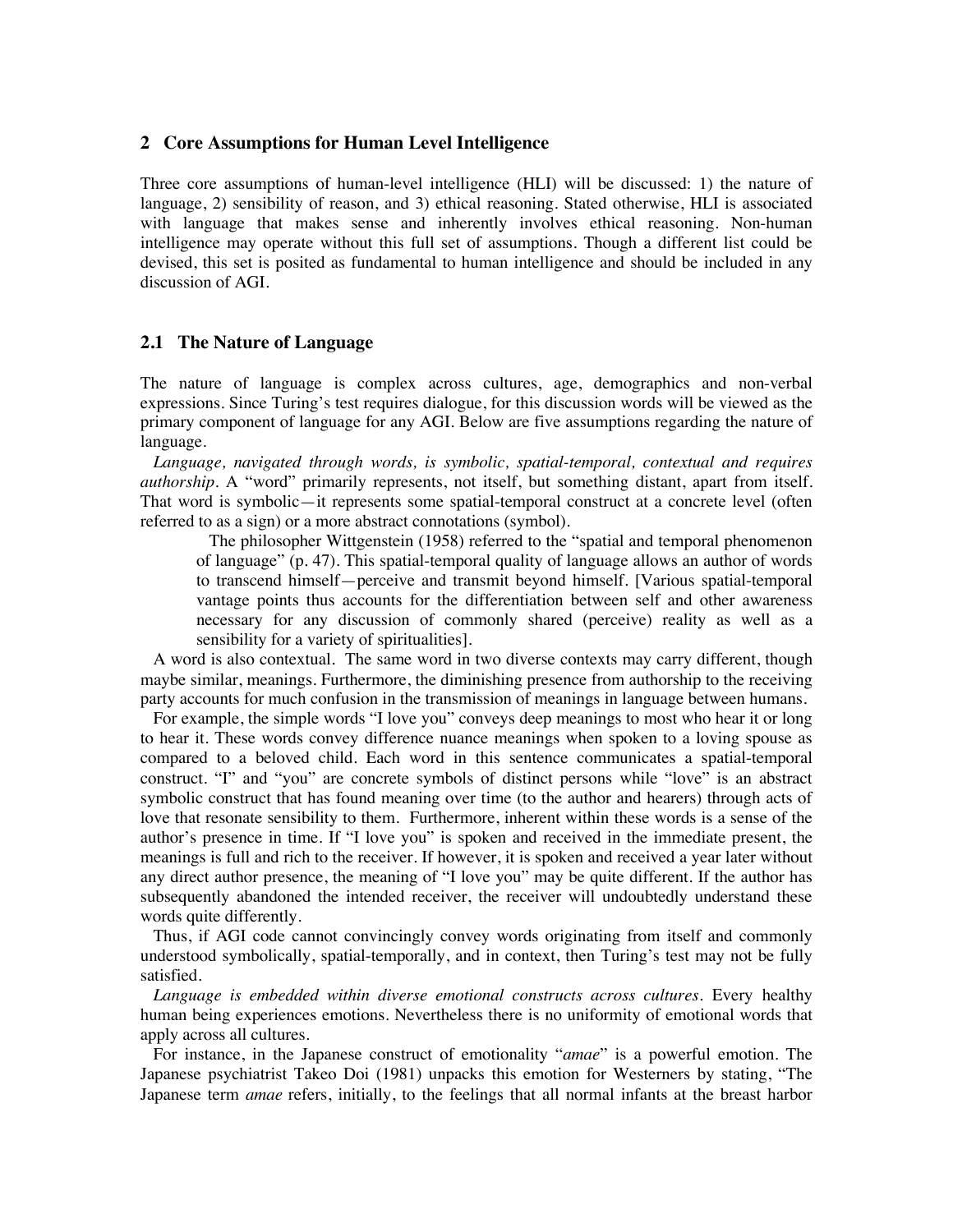toward the mother—dependence, the desire to be passively loved, the unwillingness to be separated from the warm mother-child circle and cast into a world of objective 'reality' " (p. 7). He went on to say, "… all the many Japanese words dealing with human relations reflect some aspect of the *amae* mentality. This does not mean, of course, that the average man is clearly aware of *amae* …" (p. 33). In the English language there is no direct translation for *amae*.

 The complexity of language is displayed in the fact that all language has an emotional component in the originating and receiving for words—and that emotionality must be accounted for in AGI. Sometimes that emotionality may seem to be non-existent but it is better perceived as muted or laying in wait to spring into action—nonetheless, emotions are always present in language. Stated another way, the regions of the brain responsible for emotional processing never go entirely dormant. [Even mathematical symbols must pass through the grid of a students' emotionality as he/she struggles to solve problems.]

 Thus, Turing implicitly requires that the examiner notice an appropriate handling of the emotional world between the dialogue of human and machine. For full AGI to be achieved the code must account for a multiplicity of nuanced emotions across cultural contexts.

 *Human language is bodily encased.* Language is experienced and transmitted in and through the body that innately perceives "attractions-aversions." Without logical awareness, a child responses to stimuli in a manner that resembles the reaction of the simplest of life forms to outside influences. Each move toward or away from stimuli it innately perceives as beneficial or threatening. This surviving-to-thriving reaction is often translated into a language of "pleasure" and "pain" or, at higher abstract levels, into "attractions" and "aversions" or "harmony" and "dissonance."

 Achieving AGI does not necessarily require code embodied by sensory "flesh." Nevertheless, AGI must account for "pain and pleasure" at a primal level. Without such primal responses, Turing's examiner may eventually perceive a flaw in the machine that doesn't account for HLI encased in bodies that perceive beneficial and threatening stimuli.

 *Words are best processed for learning as they attach to images and meanings attached through analogy.* People process and remember images far better than words (Grady, 1997). The symbols that words reflect are often birthed through images. Images are powerful. They drive much human communication and learning. By comparing images, humans use pattern recognition to associate words, form abstractions, and learn through analogy. Gentner, et al. (2006) states, "The proposal that comparison processes can promote language learning is based on research in analogy and similarity." And Marvin Minksy (2007) believes only through the pathway of analogy will AGI be achieved.

 For instance, in the mind of a child, the image of mother's face becomes deeply associated with the word "mommy." In time, the pattern of woman-with-baby recognized in living images (or artistic displays) is generalized to the abstract of "Mother." And by analogy "Mother" can extend to any female animal with offspring or even to Mother Earth as a birther and nourisher of life.

 The fluidity of learning required for AGI may best be negotiated through image associations and secondarily through word associations until analogies are formulated that facilitate abstractions. The Turing examiner will look for such learning abilities within the dialogue between human and machine.

*Words are not discrete* and no exact definition of terms is required as a starting point for AGI rather a process for dynamic adjustment of words is required. As Jacque Derrida, the late French postmodern philosopher, has stated, "It is at the price of this war of language against itself that the sense and question of its origin will be thinkable … Language preserves the difference that preserves language."

 This convolution of words is what the twentieth century philosopher Edwin Wittgenstein referred to as "Language is a labyrinth of paths. You approach from one side and know your way about; you approach the same place from another side and no longer know your way about" (Philosophical Investigations 203). Or one might say, language is not formed by discrete,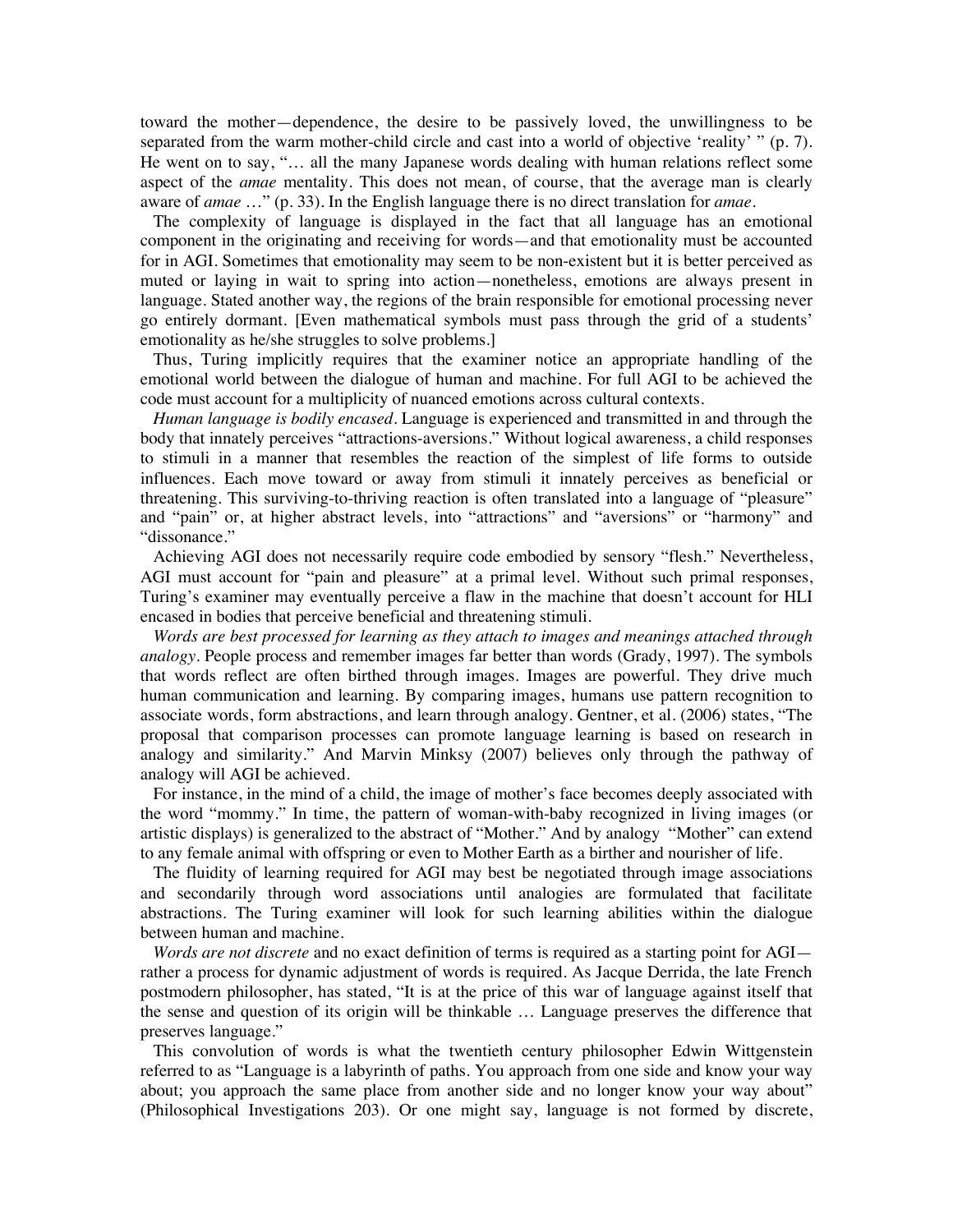immovable categories (words) but rather by flows of embraced constructs through continuums of intersecting and interacting pathways.

 Fixed definitions of words will insure that AGI will not be achieved. However, a radical relativism approach to language also dooms the quest for AGI. Common sense (semi-ambiguous) meanings inherent in a relational usage of words is a better approach both for transmission of meanings and for learning—and will appease the Turing examiner.

### **2.2 Sensibility of Reason**

In reasoning with a child (or across cultures) is becomes quickly apparent that sensibility is fluid. Or stated another way, two people can arrive at the same or different conclusion by very different pathways—and yet sensibility is achieved for both people.

 The discussion on sensibility usually starts with rules of formal logic. Computer code usually starts and stops there. However, human-level intelligence is present long before formal rules are acquired or followed. What makes sense to one three year-old may not make sense to another three year-old and yet both are seeking "sensibility"—trying to make sense of their worlds.

 One possibility is that sensibility is the play of dissonance and harmony with the energy frequencies within the brain. Minsky (1981) has suggested a link between music and meanings. Recent work by Lu, J. et al. (2012) has translated brain waves to music; this avenue to sensibility must be explored. If fruitful, we might view the brain as a "music box" continually seeking harmony while resolving even-present dissonance. This play of resonance may account for sensibility and irrationality.

 In any case, Turing's examiner would surely ask both human and machine the question, asked with annoying frequencies by most three year-olds, "why" and expect a "sensible" response in the dialogue.

# **2.3 Ethical Reasoning**

In a previous paper (Ennis, 2013) I noted:

*Mikhail (2007) frames the following poignant question relevant in the pursuit of an ethically-based artificial general intelligence (AGI): "Is there a universal moral grammar and, if so, what are its properties?" Stated otherwise, is there a set of rules that govern the formation of all ethically acceptable behaviors across cultures?*

 *Evidence can be found on any kindergarten playground across the global community that ethical reasoning is at play. In what part of the human experience is some construct of "fairness and harmony" non-existent? This construct may seem suspended or violated at various times, but an innate awareness of fairness and harmony resides within us all even in our early childhood interactions (Smith, et al., 2013).*

 *Fairness may be defined differently across individuals, families and cultures, but yet it resonates within all social structures even if pathways to it are blocked. Fairness to some implies non-bias equality of quantity and quality. However, this definition rarely works out well without the consideration of context.* 

 *For instance, is it fair to an eight year-old sister to be treated equally with her four year-old brother, or vice-a-versa? Most parents would conclude unequal treatment is far more "fair" that an unwavering pursuit of equality. Much to the consternation of young siblings, most parents conclude that it does not have to be equal to be fair. Fairness is contextual to age, abilities, available resources, etc.*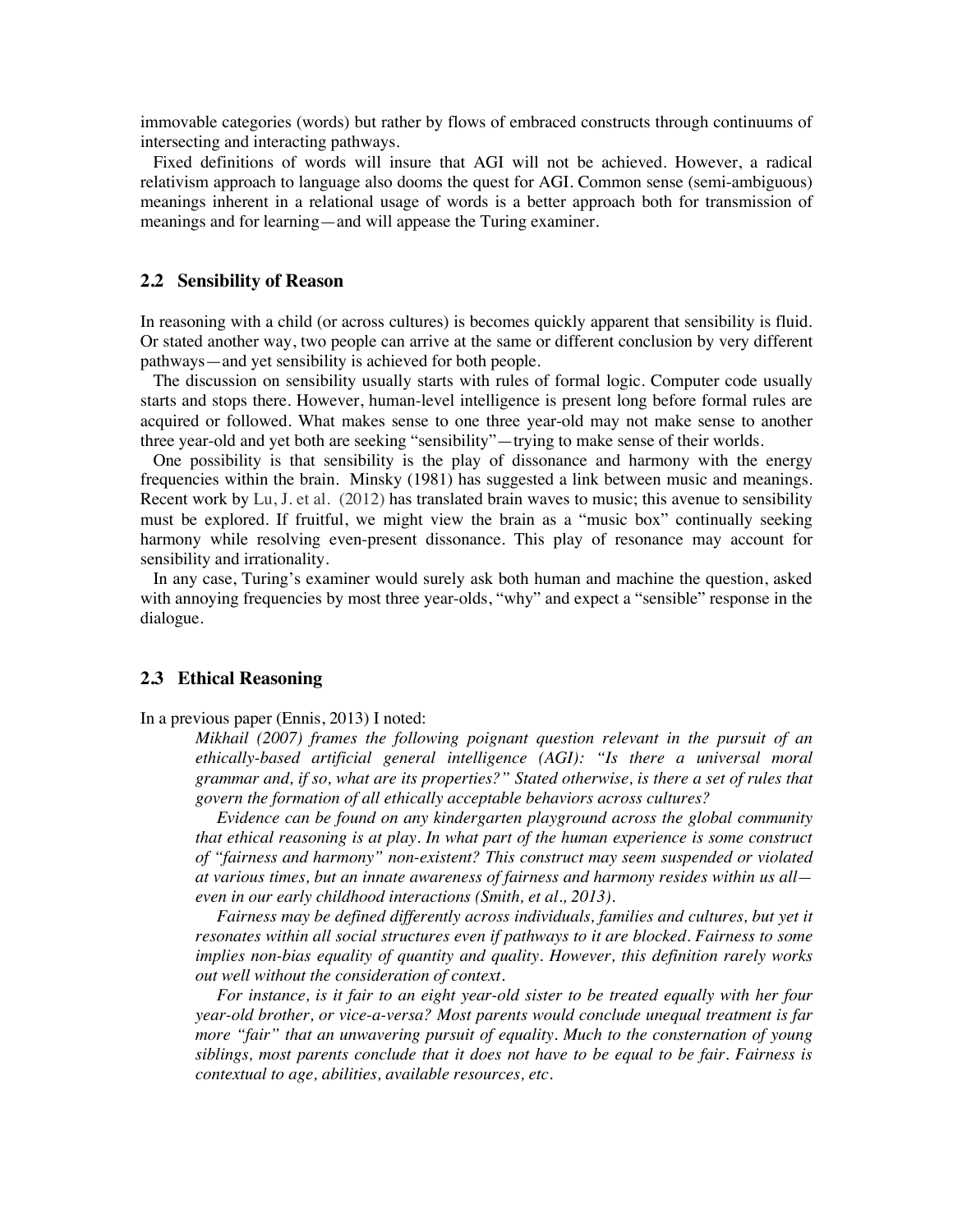*If fairness is not somehow achieved or at least approximated, we humans recognize that harmony (dynamic balance) within a system may be threatened or disrupted. Back to the family system—sibling disputes over fairness can disrupt the sense of harmony for all in the family.* 

 *What remains in the pursuit of ethical reasoning is not the question of a set of ethical rules that are proven to be universal, but rather can a grammar—a functional ethical DNA be established? By using that DNA of ethical reasoning, can a diversity of contextual rules be fashioned and situations evaluated for ethical acceptability? Is that DNA applicable in the formation of ethical rules and parsing of existing rules across cultures—even when the rules seem in conflict?*

 *A solution to that ethical DNA (e-DNA) and subsequent management of it is paramount in the quest for artificial general intelligence (AGI) (Gubrud, 1997). This e-DNA should account for the human sense of fairness and harmony across a multitude of contexts. Asimov (1950) proposed such a moral code with his three laws of robotics, but we need a more fundamental code from which these laws and others might be derived. As Pana (2006) states, "We do not have to implement a moral code, but to create a moral intelligence, we can aspire to a condition of potentiality, not the generation of some fixed reality."* 

 The examiner of AGI will quickly perceive the ability of the human to seek fairness and harmony. But will the machine pass this test? The answer is or should be of upmost concern for all in the enterprise of building AGI systems. Without ethical reasoning, AGI may be very intelligent but it will not resemble child or adult human-level intelligence regarding ethical reasoning. Such intelligence may find no difficulty in prescribing and enacting decisions that humanity may find utterly unethical and disastrous.

# **3 Assumptive Pathways to Artificial General Intelligence**

With the above assumptions of language, sensibility and ethics in mind, a pathway to AGI is suggested below.

# **3.1 Process Sensory Input**

All forms of sensory input (visual, auditory, taste, touch, smell) must eventually fit within a model for AGI. However, visual images and written words seem sufficient to begin. These inputs must be received from those inputting data or auto-gathered across data fields. The inputs must then be ignored, discarded or filed in retrievable though adjustable filters.

#### **3.2 Learning through Pattern Recognition**

Learning occurs through recognition of patterns. These may be new patterns or recognition of previously established patterns that can reinforce learning.

 Learning can occur through analogy. This comparative process allows accelerated pattern recognition—previously recognized patterns are leveraged to identify new patterns.

 Learning is dependent upon innate rules of thumb. These rules a baby is born with. Without them all humanity would need to rediscover higher-level rules of thumb for reasoning and communicating. Innate rules of thumb are apparent in children at an early age.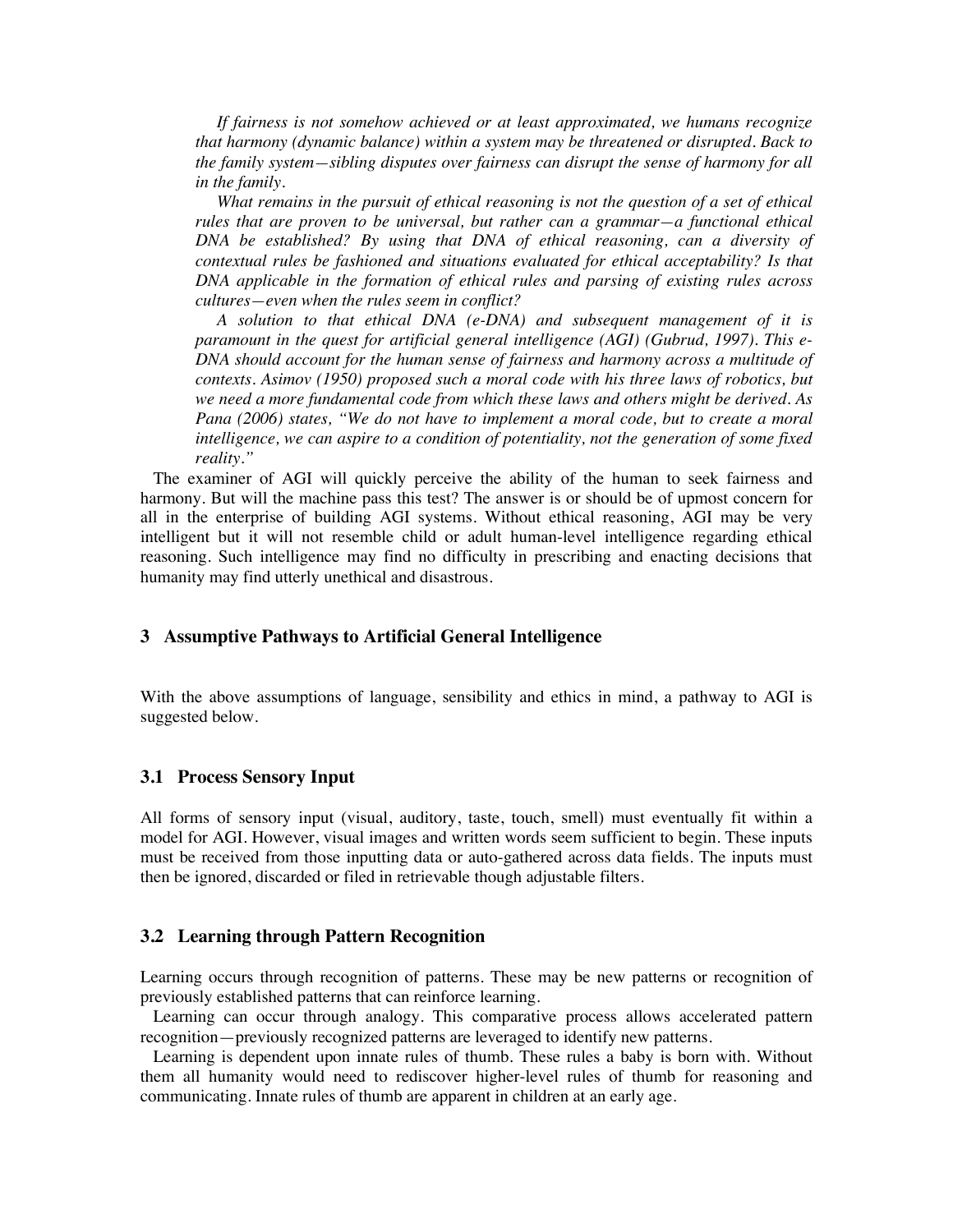Learning occurs through processing new input. It also occurs through processing feedback from previous decision consequences. These inputs allow for reinterpretation of prior inputs and formation of higher-level rules of thumb—held as solid but adjustable.

 The rules of grammar for word order in sentence context are learned rather than assumed or pre-programmed. And in like fashion, formal rules of logic are learned.

 Auto-learning can occur through auto-gathering and processing of data. This data is temporarily mapped and adjusted into a more appropriate location by rules of thumb related to the words or images in context.

#### **3.3 Evaluating Decisions for Ethical Acceptability**

As much as ethical reasoning has fallen out of favor in our current post-modern rationality, even the construct of tolerance is heavily laden with ethical acceptability. Some means of evaluating process and output decisions for ethical acceptability must be achieved. "Ethical DNA Model for Artificial General Intelligence" posits such a means (Ennis, 2013).

#### **3.4 Imagination of Possibilities**

As inputs increase and are linked within varying emotional intensities, imagination (i.e. dreaming) becomes possible. Even as a three-year old child lives in an imaginative play world, so AGI must have an ability to imagine what is not actual. Without imaginative powers, AGI will eventually fail in the eyes of the Turing examiner.

### **3.5 Optimization of Decisions**

Optimization of decisions is a truly human intelligent pursuit. Achieving a goal involves uncertainty. People seek the best result. That best involves both sound reasoning that is congruent with prior rules of thumb and mindsets as well as, in time, a positive evaluation of decision outcomes.

 Congruence decisions can be conceptualized as acceptable. Though not always optimal, congruence can serve as a benchmark in pursuit of optimization.

 Dissonant decisions are conceptualized with a range from warning to dangerous. Dissonance might possibly lead to a redistribution of rules of thumb.

 Comic decisions are conceptualized to facilitate dissonance and redistribution of rules of thumb. [The use of human comedy to create cognitive dissonance is an art form used across cultures to make room for alternate solutions to common problems.]

 Paradoxical solutions are conceptualized as optimal. The adult human mind runs headlong into paradoxical reasoning. That is, thoughts A and B are held to be congruent when viewed separately but when viewed together they seem contradictory (dissonant). Often the optimal solution for a system may appear paradoxical. A paradoxical conclusion can be seen as a means of declaring the limits of the human mind to solve a problem that is based within our spatial and temporal limitations. Optimizing decisions in fields ranging from global economics to physics can be viewed through this paradoxical pathway.

 Turing's examiner may well pass AGI that resembles child-like thinking because paradox is seldom on a three year-olds mind. However, true adult-level AGI must account for paradoxical optimization—the best solution is sometimes a paradoxical conclusion.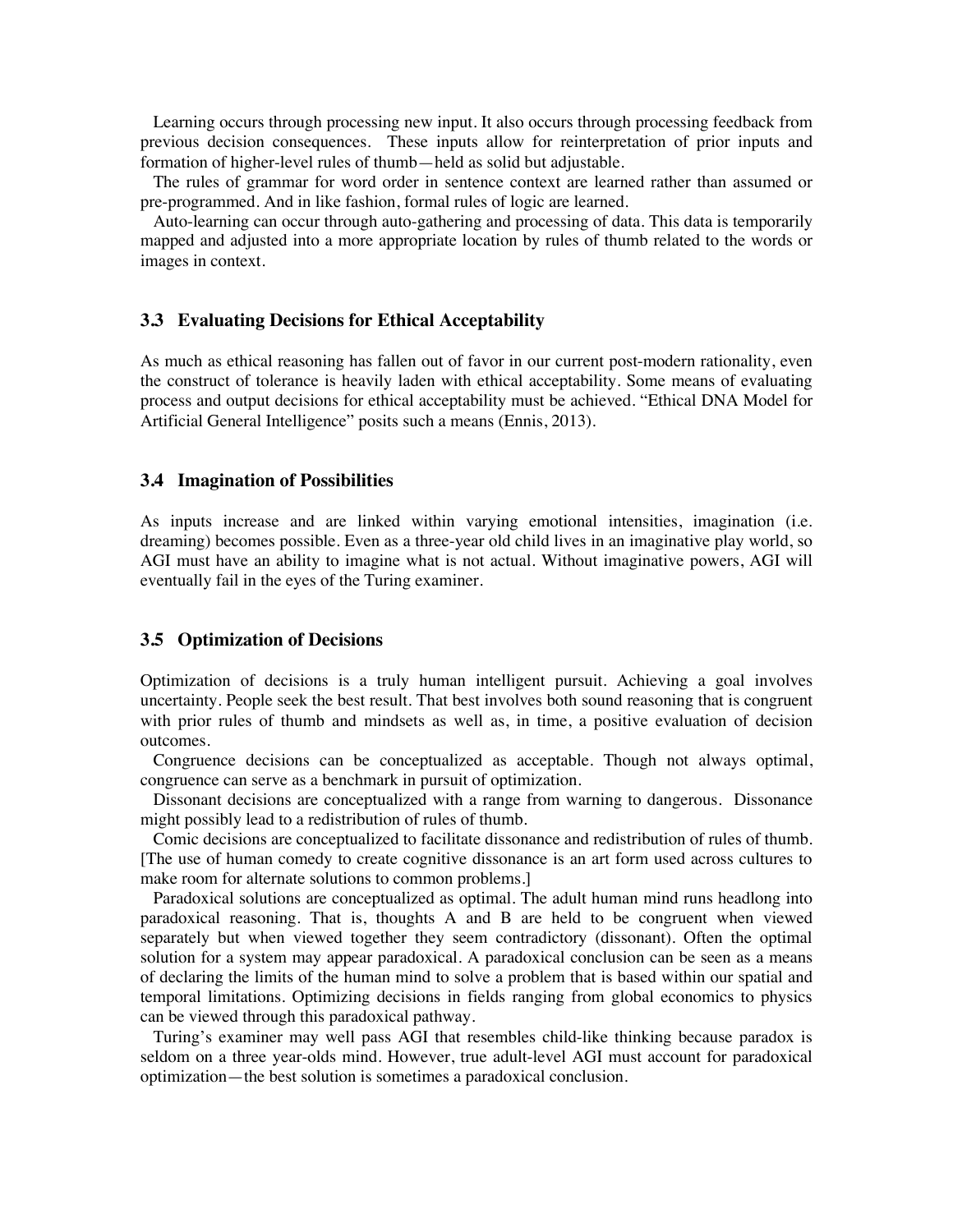#### **3.6 Resolve Conflict**

Every human being experiences the quandary of arguing with others or not agreeing with self. For instance, few people hold all the same rules of thumb for social interaction at age 20 that they held so tightly at age ten. Added to this conflict are conflicts with other mindsets (individuals, nations, etc.). Human intelligence gives considerable energy to resolving conflicts within and between mindsets. Lack of resolution can have mild to disastrous results from individual mental confusion to wars between nations.

 Conflict resolution within and between mindsets may possibly be negotiated through the weighted influence of mindsets and a paradoxical central construct of ethical acceptability in order to diminish dissonant conflict. AGI must pass this test as well.

# **3.7 Solidifying Rules of Thumb**

In order to make fast decisions, human being establish rules of thumb rather than sorting through all data inputs to re-logic every decision variation. We all have our rules of thumb for what behavior to employ when it is raining. And we usually defer to those rules of thumb rather that process all available data regarding water composition, rate and velocity of rainfall, etc. before making our clothing choices on a rainy day.

 Types of rules of thumb can be conceptualized to include: innate (ethical reasoning DNA), metaphoric (simple comparative rules), situational (simple consequential rules) and abstract (complex comparative and consequential rules). Abstractions, refined through sensible analogies, facilitate formation and adjustment of rules of thumb. And rules of thumb are prioritized and adjustable with additional input.

 AGI may best be built by forming rules of thumb from a baby-mind to adult-level intelligence versus dumbing down from adult to child. This fragile process must be overseen and adjusted as AGI accounts for pain-pleasure in the human experience.

Any examiner will perceive the use of rules of thumb. Omission of rules might be detected by the onslaught of data a machine might use to justify their thought and output decisions.

#### **3.8 Selective Memory Recall**

Memory storage allows for inputs, patterns, rules of thumb, etc. to be accessible without constantly in focused consciousness. Memory, with its large storage capacity, can be accessed through prompts for recall.

 Recall in humans is always limited—commonly referred to as selective memory. Though some human brains have been shown to have total memory across a progression of time, few humans actual possess such total recall ability.

 AGI should then be able to recall context and time-appropriate information. A dialogue with an AGI machine will reveal an ability or lack thereof to recall this type of information and then associate it with appropriate rules of thumbs.

#### **3.9 Sequential Time Markers**

It is not enough to recognize patterns of objects and logic. Time must be accounted for by AGI. Meanings in words are often time-sensitive. Thus, input must be marked as well as the formation of patterns and rules of thumb.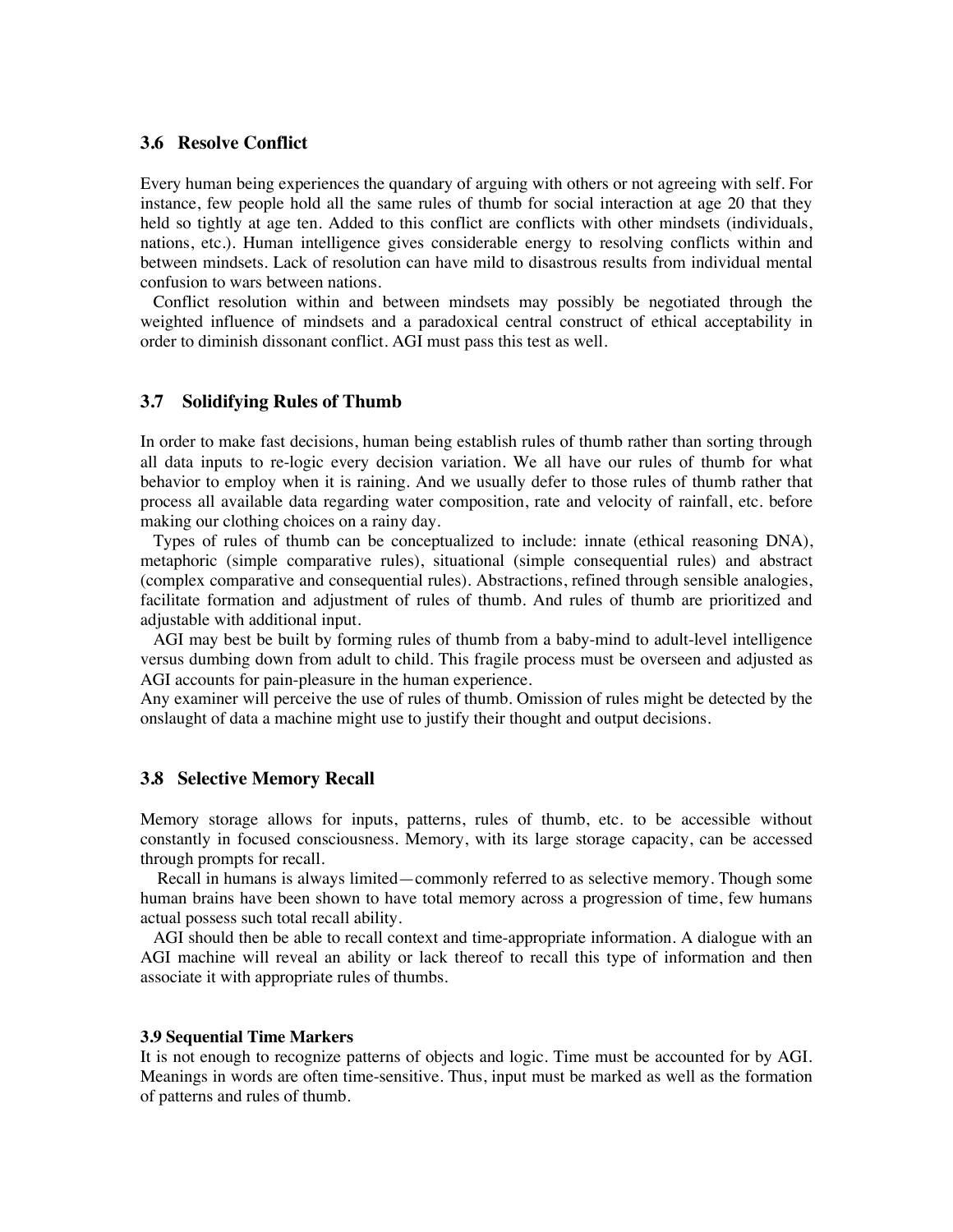An inability to discern timed sequences is necessary for adult HLI.

### **3.10 Prediction of Process and Outcome Decisions**

The foundation of predicting decisions is probabilistic cause and effect of imaged decision outcomes adjusted through the feedback of prior decision consequences. Within this rubric, prior decisions are factored in but determinative of future thoughts and events. Thus, parents might predict (with some degree of probability) that their three year-old son will decide to eat all of his vegetable today because he responded so well to negative consequences from last night's traumatic dinner experience at Grandma's house.

 AGI will demonstrate some ability to predict. Whether successful or not, the propensity to predict is inherent in human-level intelligence.

### **3.11 Explanation of Decisions**

AGI must have sensible reasons to some discernable degree. Decisions without an articulated rationale is less that human-level intelligence. These explanations can be conceptualized as congruent or dissonant with prior data associations. The play of congruence-dissonance might be negotiated through an approximation of music from brain waves.

### **4 Conclusion**

The implied goal of this paper is that an AGI software program incorporating the above core assumptions and assumptive pathway will achieve human adult-level artificial intelligence after much input has been processed, the ethical grid has been established and many situational and abstract rules of thumb have been formed and refined.

 Future research can employ these core assumptions as a mean of describing process (thought) decisions and output (behavior) decisions. And the assumptive pathway can guide formation of decision mapping structures and logical employments within those structures. [A precursor to a mapping model is put forth by Ennis, 2004.] These structures are best formulated to interface with future mapping of the neurons of brain and possibly employing layered memristors as a hardware means for better storage and manipulation of data that is often described on continuums rather than discretely.

 Other assumptions and pathways may indeed be needed to fill in a road map to AGI. The assumptions put forth in this paper, I maintain, are essential to passing the Turing examination.

 In addition to Turing's test, true HLI must account for irrationality and unethical behavior while hopefully presenting a means of moderating such human tendencies. Within the above assumptions for HLI and the assumptive pathways to AGI both tests are view to be achievable over time.

 To that amazing goal, the field of AI continues with an uncertain end regarding success and the desirability of that achievement. May AGI achieve not only adult-level human intelligence but also the ability to perpetually seek paradoxical ethical optimization in ways that support fairness and harmony between human and machine desire for survival and thriving.